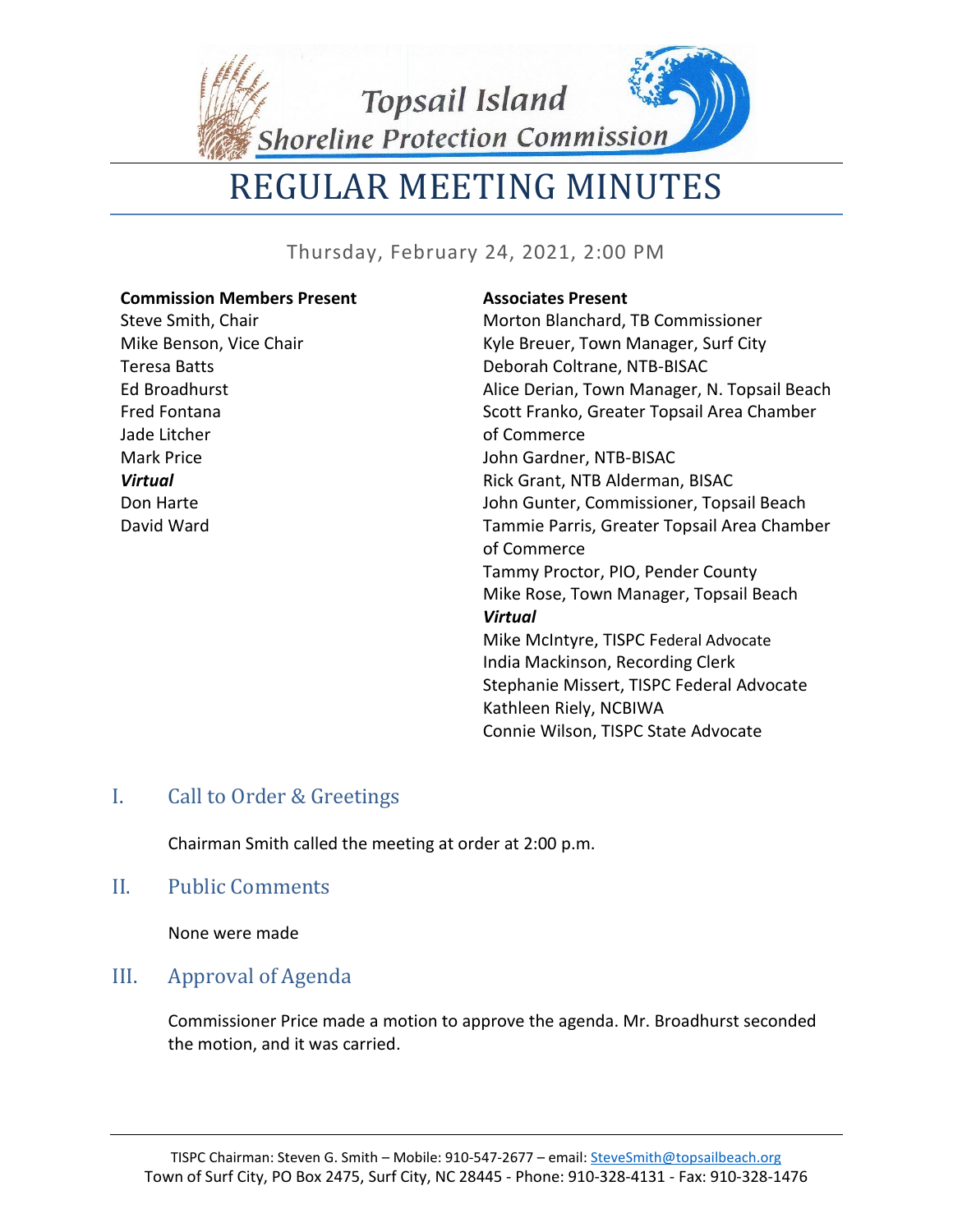

# IV. Approval of Minutes for January 27, 2021

Mr. Broadhurst made a motion to approve the minutes. Councilwoman Batts seconded the motion, and it was carried.

V. Consultant & Partners Reviews

# A. Ward and Smith Attorneys – See report

Mr. McIntyre reported that the federal government is still operating under last year's budget. A package is being considered that would unlock some money from the Infrastructure Investment and Jobs Act. The White House has also released a Bipartisan Infrastructure Law guidebook. About 40% of funds will be distributed through competitive grants. There is an excel spreadsheet available that can better help communities understand these funds. The Build Back Better Act is currently stalled. Parts of it related to universal kindergarten and clean energy incentives may pass. NCDEQ has finalized its plan to administer over \$1 billion in ARPA funds, which includes funds for stormwater and wastewater. NC DWI will offer a virtual training for applying for the wastewater funding. He urged the Commission to look at his monthly report for more information on resources. The National Climate Adaptation and Resilience Strategy Act outlines a desire for more coordination and accountability between federal agencies and state, local, and tribal governments. The CBRA mapping correction has still not occurred. The SHORRE Act has been filed, which would allow CBRA sand borrowing. It has bipartisan support. They are also coordinating a meeting with FEMA for disaster recovery on Topsail Island. Once Congress settles on a longterm solution for the NFIP, they will be in a better position to move forward with the Community Rating System issue. Mr. McIntyre's monthly report also includes an additional report on the funding included in the IIJA.

# B. Connie Wilson Consulting – See report

Ms. Wilson reported that Raleigh has been focused on redistricting. There has been no date set for the short session for the General Assembly to start. In the meantime, study commissions are meeting, including environmental, agriculture, and Medicaid expansion. Overall, legislators are focused on running for reelection. The GA may come back periodically to pass legislation. Ms. Wilson said she is willing to answer more questions and do more research on any grants. She has reached out to organizations to help with grant writing.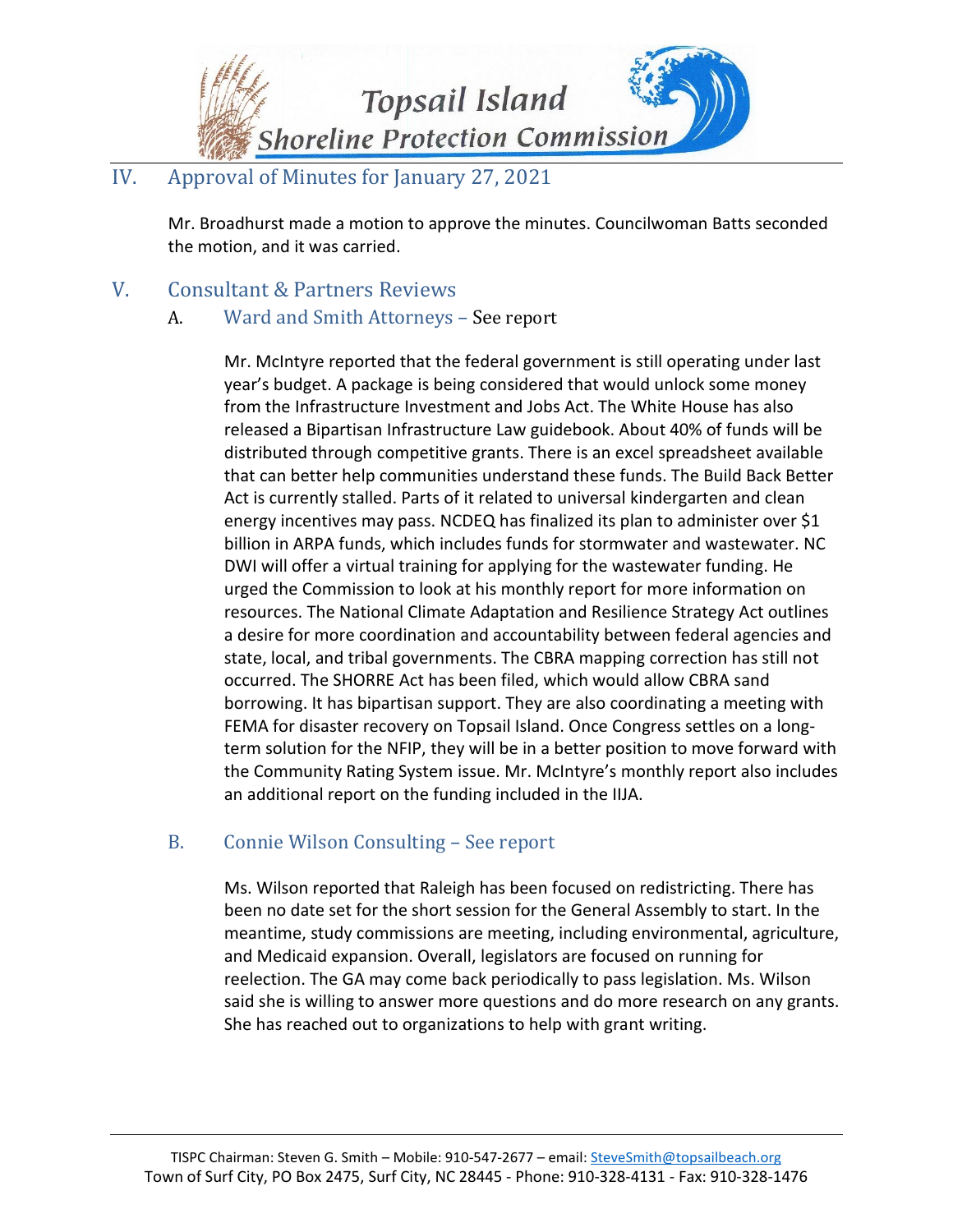

- C. North Carolina Coastal Federation No report
- D. North Carolina Beach, Inlet and Waterway Association –

Ms. Riely reported that she is putting together a session on ARPA funding for local governments.

E. United States Army Corp of Engineering (USACE) No report

#### F. Karen Beasley Sea Turtle Rescue and Rehabilitation Center

Ms. Zagzebski thanked the Commission for the workshop, saying it was a great meeting. She also reported that cold stun season appears to be over, with 19 cold stuns total this year, which is average. They will be open to the public starting March 4<sup>th</sup> with tickets available online and masks required.

# VI. Old Business

# A. NC-RCCP Topsail Island – Kyle Breuer/Mike Rose

Mr. Breuer reported that the contractor is trying to revise the open house meeting format with the state and will set a new date soon. All three towns have submitted projects for the project portfolio, which will prioritize 5 projects for each town. After the community meeting, they should bring a list of projects to the Commission for additional public input. He thanked his colleagues for getting the project list together.

# B. Island Waste Management Project – Feb. 3rd Luncheon – Mike Benson

Vice Chairman Benson reported that the meeting was well-attended and included both government and citizen interest. Discussions included the 'Beach Clean Initiative.' NTB wants to share the beach clean logo island wide to spread awareness. There was a lot of support for preventing polystyrene from getting into the environment. Above 60 people attended. An educational phase is needed for stakeholders and citizens. Chairman Smith said the state would support ordinance changes in response to polystyrene.

#### C. CRC Meetings Review – Steve Smith

Chairman Smith said the Commission needs to understand the upcoming changes to the National Flood Insurance Plan, Risk Rating 2.0. He said the use of straw bales on sand dunes may be better than fencing environmentally while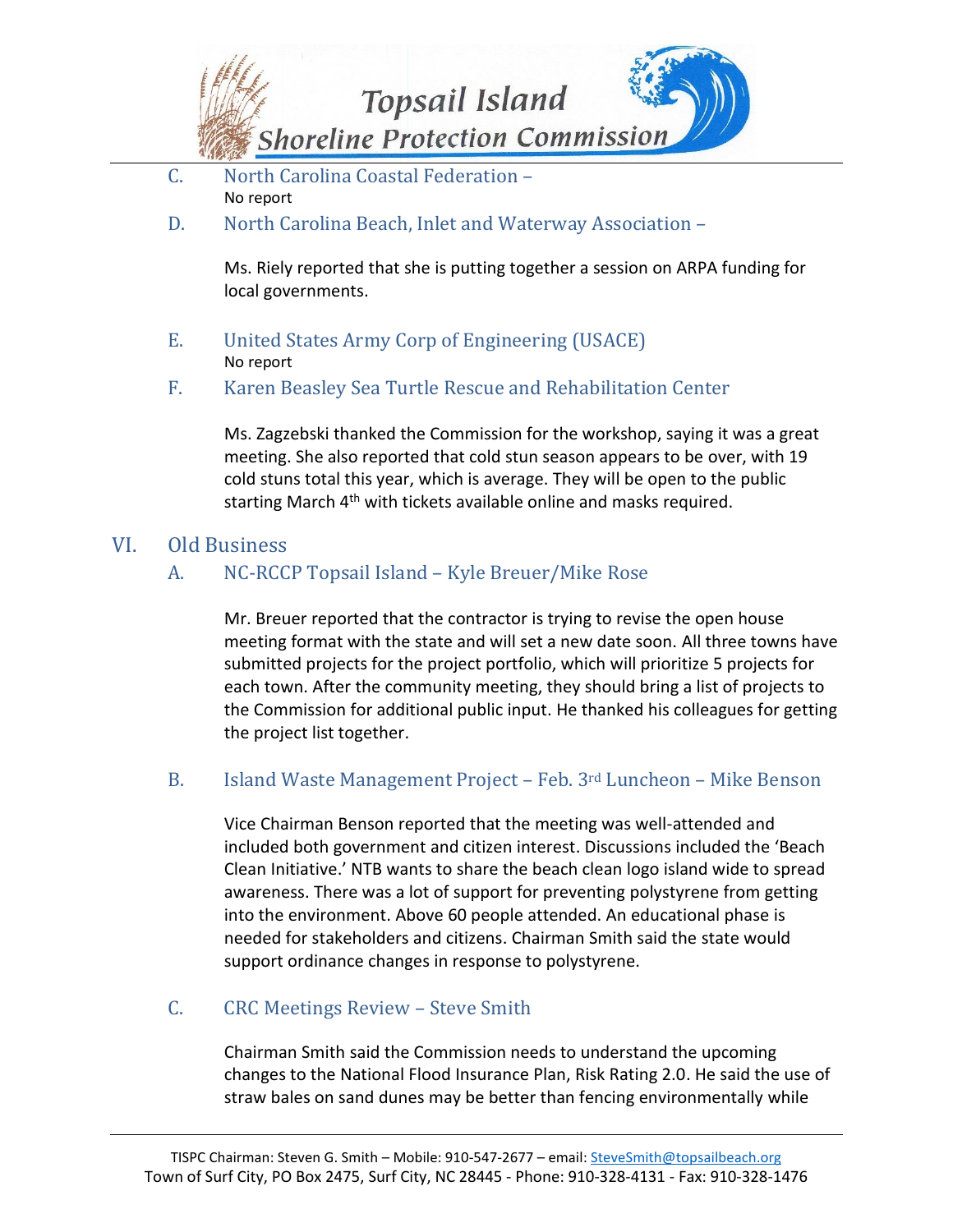

doing a good job at retaining sand. A variance from the CRC is still required to place bales and similar standards as sand fencing will apply. He said he is in favor of oyster leases but is wary of potential user conflict. A shellfish association has challenged the CRC's power to regulate oyster leases. The CRC also wants to promote marsh sills over hardened structures. All beach communities will also need a beach management plan eventually. The next meeting will host a visitor from Virginia to talk about their resilience program.

# VII. Town's Local Projects/Direction –

#### A. North Topsail Beach – Alice Derian

Ms. Derian reported that the town hall open house last week was well attended. She thanks the NC Coastal Federation and the Karen Beasley Turtle Hospital for providing education at the event. A capital and beach projects special meeting is scheduled for this Saturday while the beach nourishment project will start again on Monday, going through April. The Gray Street beach access will be closed during this time. The Board of Alderman also appointed members to the new Beach, Inlet, and Sound Advisory Committee, which will meet on the 4<sup>th</sup> Tuesday of each month.

#### B. Surf City – Kyle Breuer

Mr. Breuer reported that they are still working with the Corps to get a validation report to Atlanta. A finalized cost estimate is completing internal review. The Corps asked for operation and maintenance information for the beach crossovers and signage. The beach grass planting project has been completed.

#### C. Topsail Beach – Mike Rose

Mr. Rose reported that the town is updating its flood damage prevention ordinance with public input from the March meeting. Last week was the budget retreat, which set priorities such as stormwater and nuisance flooding. He thanked Ms. Hill, Mr. Breuer, and Ms. Burke for taking on the bulk of the RCCP work. The town is also preparing an all-hazards emergency plan and advised that all the towns should coordinate. The Corps is also scheduled to dredge in the area, and TI Coastal is doing a soundside survey to gather data for flood planning.

#### VIII. New Items

A. King Tides – Impact with Climate Change